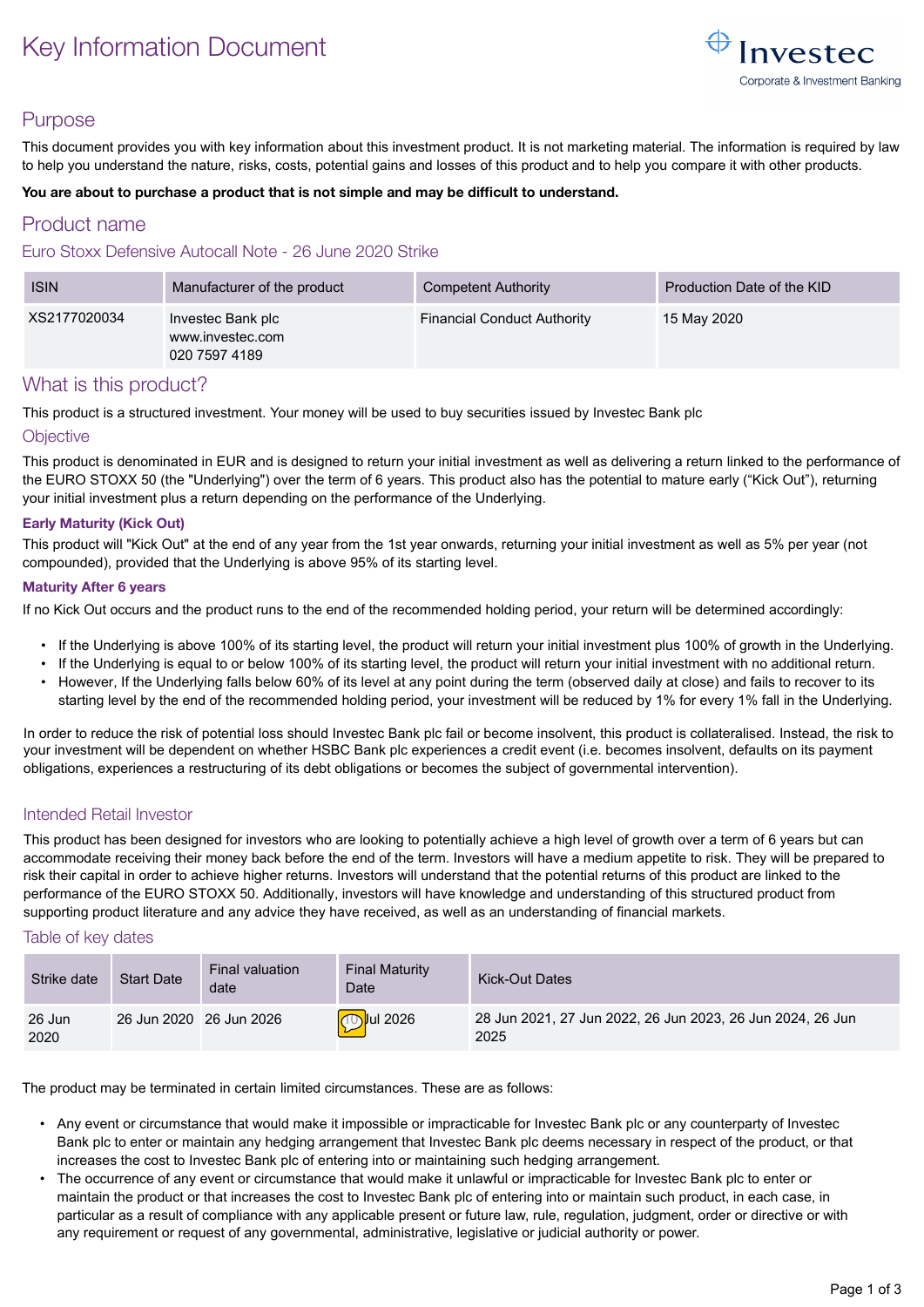• If certain events arise, including but not limited to, illegality, amendments or disruption to the Underlying(s).

## What are the risks and what can I get in return **Risk Indicator**



The risk indicator assumes you keep the product until 10 Jul 2026. The actual risk can vary significantly if you cash in at an early stage and you may get back less. You may not be able to sell your product easily or you may have to sell at a price that significantly impacts how much you get back.

The summary risk indicator is a guide to the level of risk of this product compared to other products. It shows how likely it is that the product will lose money because of movements in the markets or because we are not able to pay you. We have classified this product as 4 out of 7. representing a medium risk class. This classification rates the potential losses from market movements during the term of the product as medium. Poor market conditions could impact the capacity of HSBC Bank plc to pay you.

This product does not include any protection from future market performance so you could lose some or all of your investment.

If HSBC Bank plc are not able to pay you what is owed, you could lose your entire investment.

In order to reduce the risk of potential loss should Investec Bank plc fail or become insolvent, this product is collateralised. Instead, the risk to your investment will be dependent on whether HSBC Bank plc experiences a credit event (i.e. becomes insolvent, defaults on its payment obligations, experiences a restructuring of its debt obligations or becomes the subject of governmental intervention), 100% of your investment will be at risk.

## Performance Scenarios

| <b>Investment Scenarios</b> |                                     | 1 Year    | 3 Year     | <b>Maturity</b> | Duration (years) |
|-----------------------------|-------------------------------------|-----------|------------|-----------------|------------------|
| Stress Scenario             | What you might get back after costs | €8.561    | €5.773     | €1.568          | 6.0              |
|                             | Average return each year            | $-14.39%$ | $-14.09%$  | $-13.96%$       |                  |
| Unfavourable Scenario       | What you might get back after costs | €8.921    | €6.842     | €3.689          | 6.0              |
|                             | Average return each year            | $-10.79%$ | $-10.53\%$ | $-10.45%$       |                  |
| Moderate Scenario           | What you might get back after costs | €10.500   | n/a        | €10.500         | 1.0              |
|                             | Average return each year            | 4.81%     | n/a        | 4.81%           |                  |
| Favourable Scenario         | What you might get back after costs | €10.523   | n/a        | €11.000         | 2.0              |
|                             | Average return each year            | 5.23%     | n/a        | 4.90%           |                  |

This table shows the money you could get back over the next 6 years, under different scenarios, assuming that you invest €10,000. The scenarios shown illustrate how your investment could perform. You can compare them with scenarios of other products. The scenarios presented are an estimate of future performance based on evidence from the past on how the value of this investment varies, and are not an exact indicator. What you will get will vary depending on how the market performs and how long you keep the product and prior to Maturity, the availability of a secondary market (the availability of which is not guaranteed). The stress scenario shows what you might get back in extreme market circumstances, and it does not take into account the situation where we are not able to pay you.

#### **Market developments in the future cannot be accurately predicted. The scenarios shown are only an indication of some of the possible outcomes based on recent returns. Actual returns could be lower.**

Buying this product holds that you think the underlying price will decrease.

The figures shown include all the costs of the product itself and includes the costs of your advisor or distributor. The figures do not take into account your personal tax situation, which may affect how much you get back.

Your maximum loss would be that you will lose all your investment.

## What happens if Investec Bank plc is unable to pay out?

In order to reduce the risk of potential loss should Investec Bank plc fail or become insolvent, this product is collateralised. Collateral is used to protect your investment against the insolvency of Investec Bank plc. The Collateral is kept to the same value as the relevant product by Investec and is held by an independent Custodian. If Investec Bank plc fails or becomes insolvent the Collateral may be sold and used to pay back the value of the product at that time. Your investment is not eligible for Financial Services Compensation Scheme (FSCS) protection. If the issuer(s) of the securities is unable to meet its obligations, for example in the event of failure or insolvency, it is unlikely that you would be covered by the Financial Services Compensation Scheme.

For further information about the scheme please refer to the FSCS website, www.FSCS.org.uk, or call 0800 678 1100.

## What are the costs?

The Reduction in Yield (RIY) shows what impact the total costs you pay will have on the investment return you might get. The total costs take into account one-off, ongoing and incidental costs.

The amounts shown here are the cumulative costs of the product itself. They include potential early exit penalties. The figures assume you invest €10,000. The figures are estimates and may change in the future.

The person selling you or advising you about this product may charge you other costs. If so, this person will provide you with information about